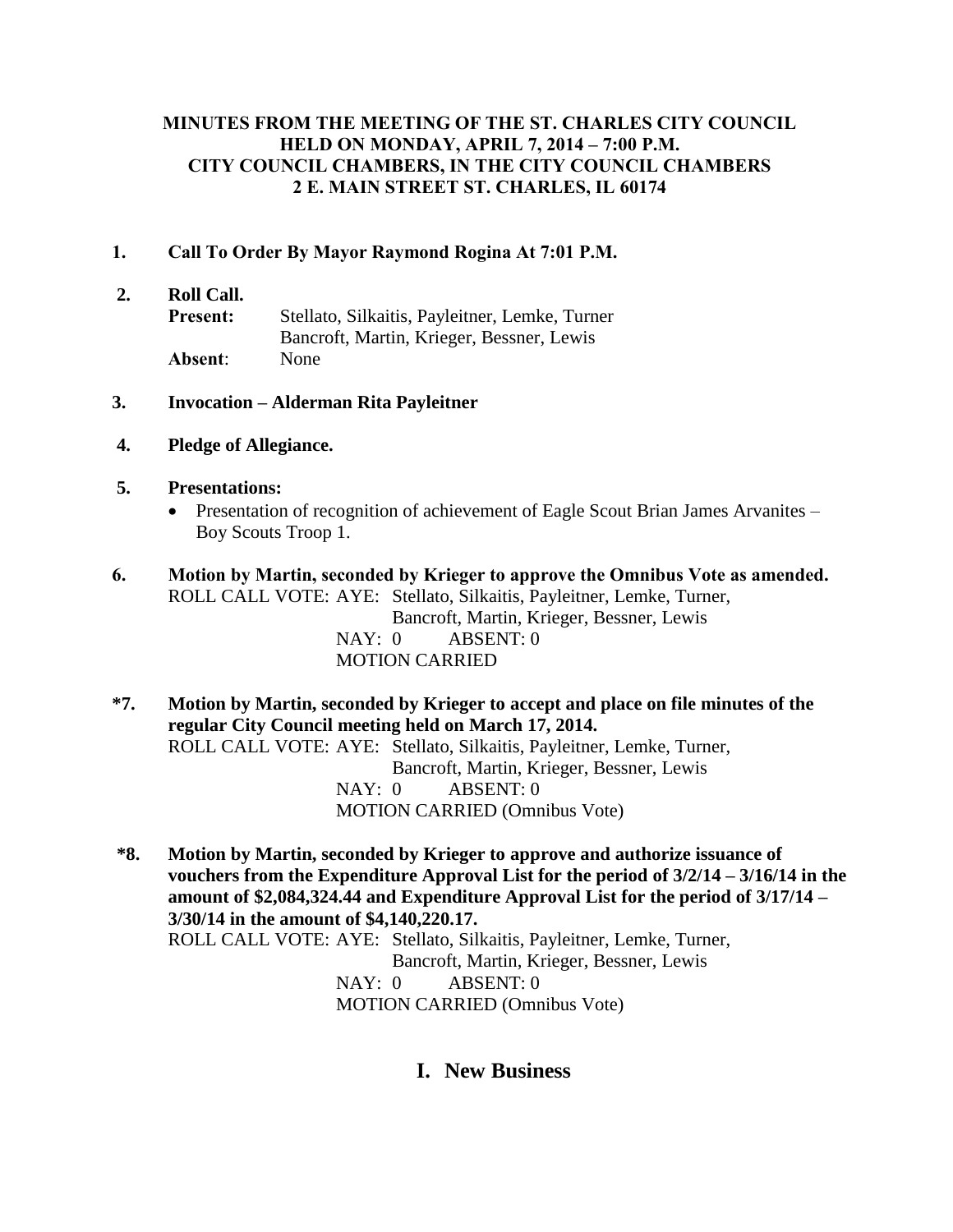- **A.** Motion by Stellato, seconded by Bessner to approve a proclamation declaring April 6 12, 2014 as the Week of the Young Child™ in the City of St. Charles. VOICE VOTE UNANIMOUS MOTION CARRIED
- **B.** Motion by Stellato, seconded by Bessner to approve a recommendation by Mayor Rogina to appoint Robert J. Krawczyk to the St. Charles Zoning Board of Appeals. ROLL CALL VOTE: AYE: Stellato, Silkaitis, Payleitner, Lemke, Turner, Bancroft, Martin, Krieger, Bessner, Lewis NAY: 0 ABSENT: 0 MOTION CARRIED
- **C.** Consideration of a Resolution Granting a Tenth Extension to Begin Construction Following Recording of the PUD Final Plat for the First Street Redevelopment PUD Phase III, (First St. Development LLC Development Site- Buildings 1, 2, 3, Phase 3 Parking Deck, East Plaza and Riverwalk; Lots 3, 4, 5, 11 and 12).

No motion – no vote – extension request will lapse.

# **Rita Tungare**

By way of background, the First LLC development site, of the First Street Property includes buildings 1, 2, 3 second parking deck and the east plaza and riverwalk. A map is included. The Council previously granted an extension on November 18, 2013 to commence construction on the First Street Property. This was in accordance with the existing preliminary plan. That extension expires tomorrow. Without granting an extension, the approval of the existing preliminary plan will lapse. At the time, at their discretion had established seven benchmarks for the developer to meet prior to April 7. These benchmarks were intended to be an indicator of progress by the developer on the project. There is a table in your packets that provides a status of the benchmarks. Namely there were three benchmarks: 1) The filing of the revised preliminary PUD plan application; 2) The transfer of the Harris Bank parcel; 3) An amendment of the redevelopment agreement. There is also a memo that we have provided regarding status of discussions between Staff and the developer on the redevelopment agreement to date. At this time, the developer has not requested a specific timeframe for the extension. It is the Council's discretion if you want to grant the extension at this time and the specific timeframe for this extension.

# **Alder. Turner**

If we approve this, are there changes to the RDA as well to be approved?

# **Rita Tungare**

No, what you approving tonight, simply is an extension of the preliminary plan. An extension to begin construction. Not the redevelopment agreement.

#### **Alder. Turner**

Why is that in the packet? That they are requesting to the RDA.

# **Rita Tungare**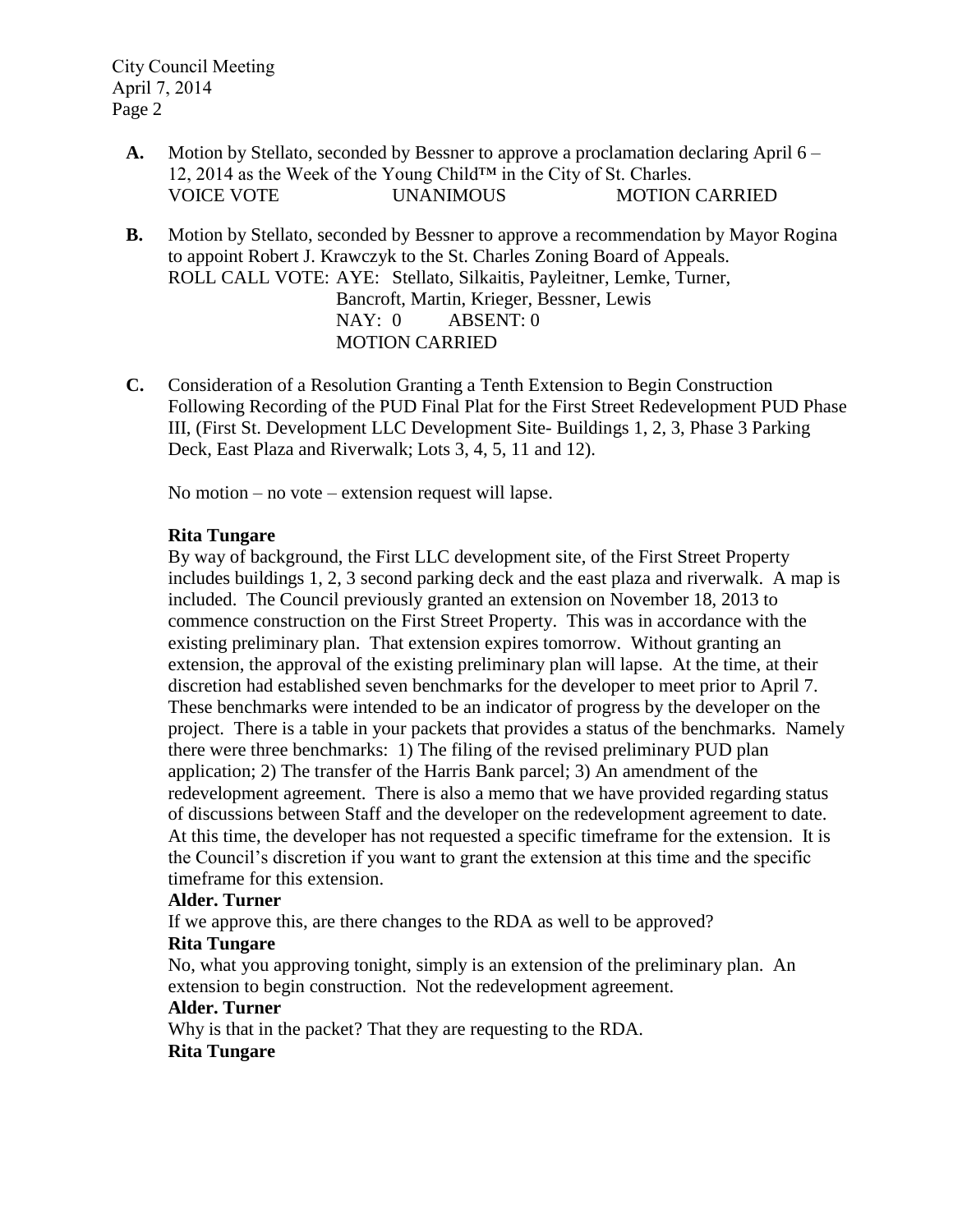> That was provided as part of status of one of the milestones that the Council has established previously. It will give you some basis to consider to granting the preliminary plan.

#### **Alder. Turner**

That kills it for me.

**Mr. Robert Rasmussen**, 409 Illinois Suite 1D, St. Charles

I want to reiterate, we the First Street Partners want to build the next phase of the project in the form that we have currently presented to you through the conceptual plan. One of the challenges that I think we have had together, we came up with a list of goals and achievements on November 18 that needed to be met. The first one was for us, First Street to move forward with the conceptual plan through the historical commission, getting the fire and building department and through the plan commission. And to come to you folks to get that conceptual approval so that we know before we go and spend additional dollars. We have spent a significant amount of money to get to that stage. In our mind, the next phase needed to be an agreement on the terms. Before we go and spend another \$100,000 on the design of the building and parking garage. I think we can meet everyone's needs, historical, Council, Commission. We initiated an email on January  $3<sup>rd</sup>$ , myself to Staff, wondering where we were at with that meeting in redevelopment. Got a response on the  $6<sup>th</sup>$  and, I am not sure if you are aware of the  $20<sup>th</sup>$  email that was sent by myself, that clearly stated the next step of the process is for us to come to terms on the redevelopment agreement. There are three terms of the RDA that we have not gotten any response on. I can go through those if need be. I wasn't able to get that in front of you. Without that, we can't go and spend that next chunk of money. We can spend that next chunk of money immediately, and draw those buildings and move forward. Our challenge, we want to keep First Street going. You see dark lights on the first floor. We need to change that. We need to change the zoning. I have a zoning application right now that I would like to continue forward no matter what happens to look at the zoning of the PUD in general. So that we can facilitate keeping those first floors occupied. It is a bit restrictive right now; we have talked about that in the past. We want to continue that process forward. We filed that application on April 1. I don't think we have been short in any way of trying to accomplish what we told you we would. I stand here today ready to move forward if we could get some feedback on the RDA. And that's where we stand tonight. I can answer any questions.

#### **Alder. Turner**

So you want to delay the start dates of these outer lots, 7 and 8, phases 4 and 5, you want to move them back 2-3 years.

### **Mr. Robert Rasmussen**

Realistically, is phase 3 is built this year, September 1. We have move forward now if we are going to do that. We have to get going. The next phases would have to follow subsequent years. Can't happen during the construction of that phase.

### **Alder. Turner**

The concern is as we move this out, the effect of that is the development is not really paying a lot of the TIF and the gap falls on the taxpayer.

# **Mr. Robert Rasmussen**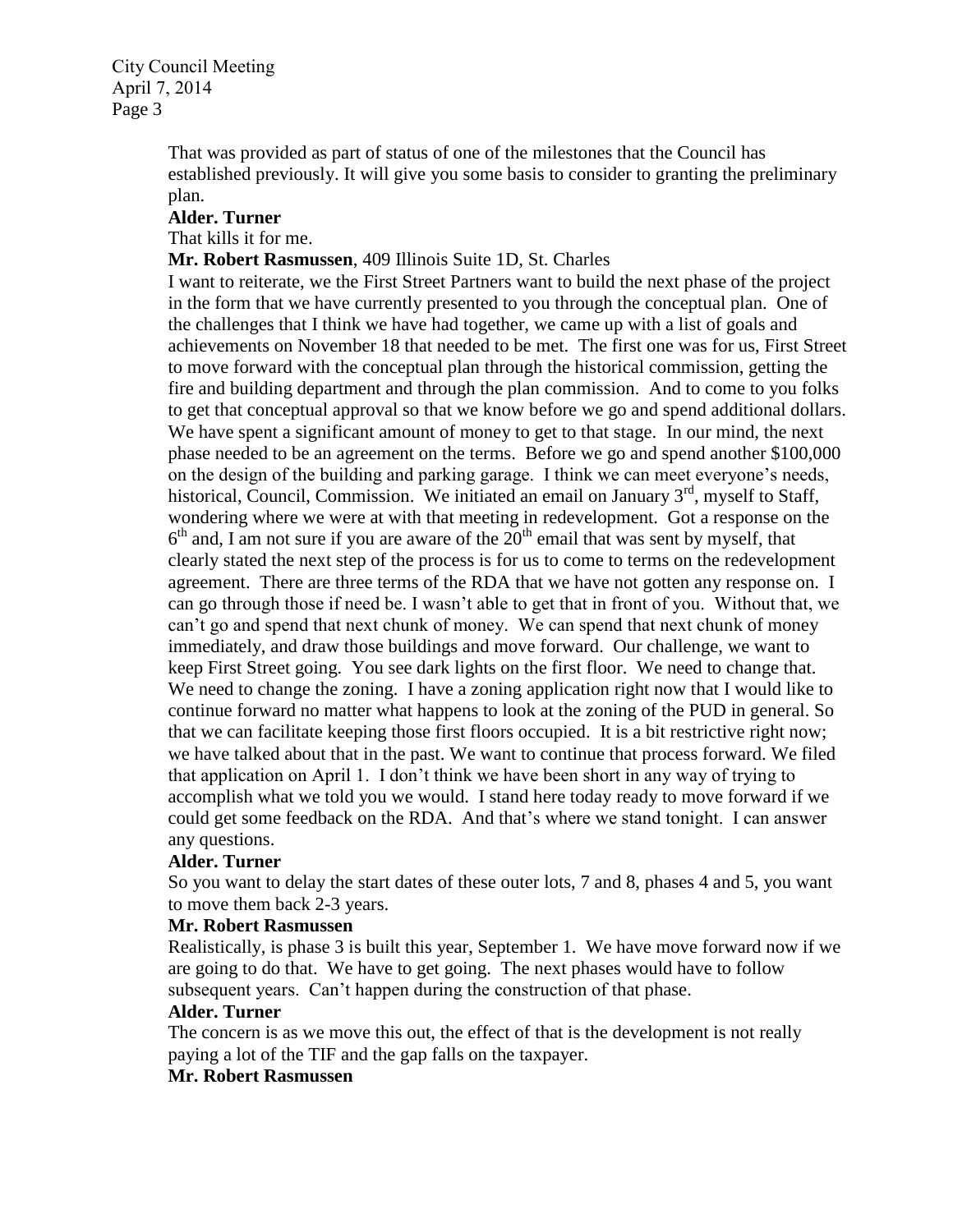> The concern I have now is that if we don't move forward with something, that gap will become significantly bigger. That's why we have been saying this for nine months now. We know what the number is each month that this could generate, just this phase. What you are talking about is one of the three things in the RDA that has not been agreed upon. Do we, as First Street, have the ability to more forward with the next phases after that? We put the dates that we could. We have mentioned previously, during the conceptual meetings, that we are open to first right of refusal if someone steps in and says they can build this sooner. Our concern is, before putting in two new four-story buildings, almost simultaneously on that project, we need to minimize our competition on that street while we are doing it. The buildings need to be stabilized so they are not dark. That will actually help the taxes, if they are filled. Those are the reasons for that.

# **Alder. Turner**

You want to change the zoning away from retail too, on the first floor of the first street building.

# **Mr. Robert Rasmussen**

Yes, similar to what the City did on the downtown overlay district. It will give us more opportunity for foot traffic.

# **Alder. Martin**

In regards to that, I will not support any change to office on the first floor. It is designed for retail. I insist that it be retail. I am still supporting retail.

# **Mr. Robert Rasmussen**

I would prefer that as well, but we also would prefer it not to be dark as well. There is a fine line.

# **Alder. Lemke**

My vision for this is that we would have a walk able retail corridor on both sides of the street off of Route 64. It would get away from the traffic. Supportive of what Jim Martin suggested.

**Mayor Rogina** asked for the motion, no motion given.

**Mayor Rogina** asked for legal counsel to explain what the lack of the motion means. **Attorney McGuirk** 

The extension will expire tomorrow. It will lapse. The plan approval will lapse with it. No further action by the Council is necessary.

# **Alder. Turner**

When does the cure process start for this?

# **Attorney McGuirk**

The cure process pertains to the redevelopment agreement. And that starts when the City decides to provide them with a notice of default. We have not gotten to that stage. As indicated in this notice from Staff, the RDA doesn't have a direct relationship on what we are doing here tonight. That would come at a future date. It does not start immediately.

**D.** Motion by Martin, seconded by Turner to approve the **Ordinance 2014-M-7** Authorizing the Execution of a Twelfth Amendment to a Purchase Agreement By and Between the City of St. Charles and SMN Development, L.L.C. to April 8, 2015.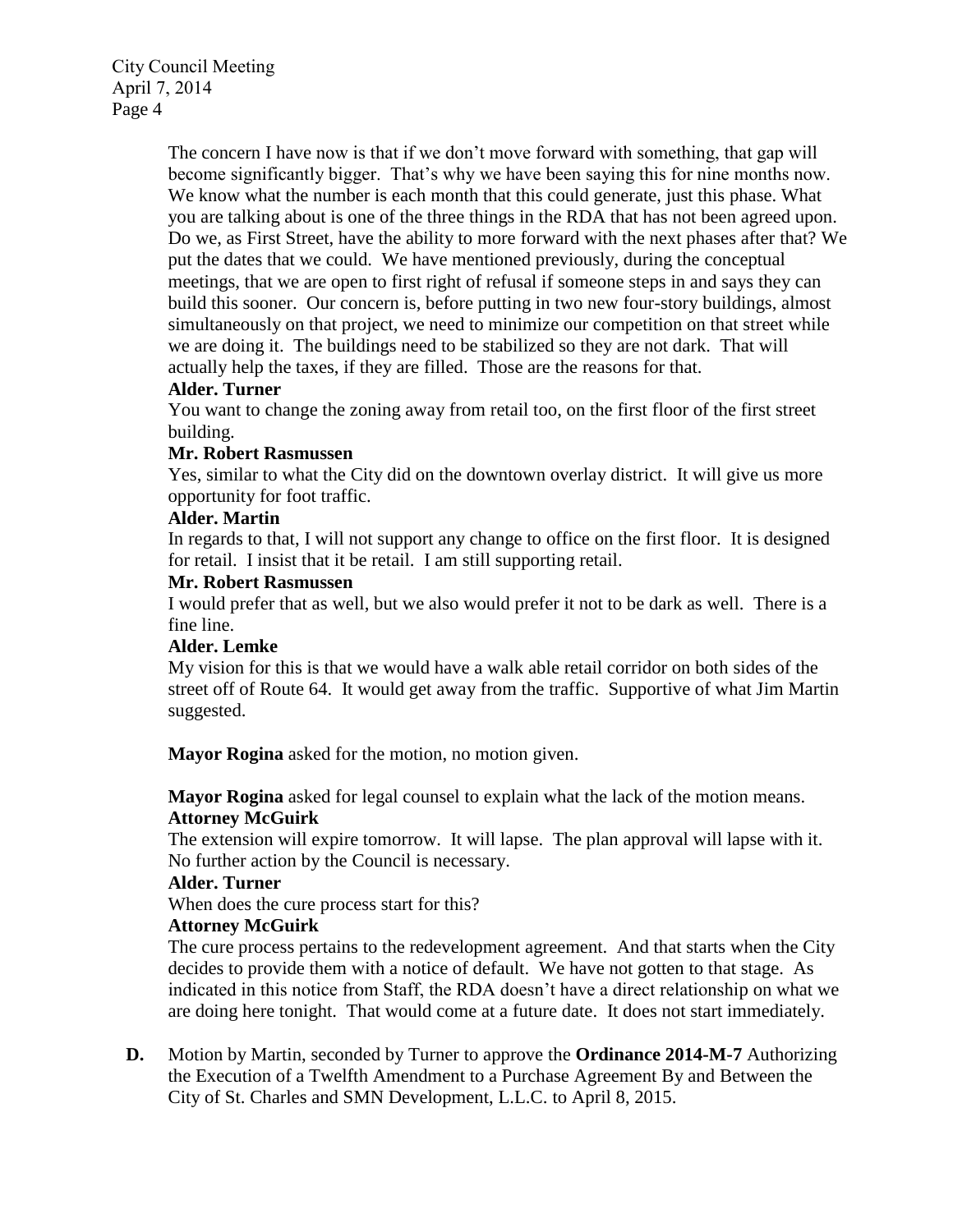Alder. Stellato recuses himself from discussion.

ROLL CALL VOTE: AYE: Martin, Turner,

NAY: Silkaitis, Payleitner, Lemke, Krieger, Bancroft, Bessner, Lewis ABSENT: 0 ABSTAIN: Stellato MOTION FAILS

# **Rita Tungare**

Both items D and E go hand in hand. They relate to the same property and SMN development. The SMN development site, the former Manor restaurant site, is part of the First Street property. There are two separate actions that are required here. One that relates to the purchase agreement with SMN to purchase a 52-foot parcel from the City with the purposes of combining that parcel with property they own for the purpose of redevelopment of that property. The second action is an extension to commence construction in accordance with the existing preliminary plan. The Council has recently granted extensions on both of these items, which will expire tomorrow. Similar to the First Street situation, the Council has established benchmarks. We have provided a table in your packet with a status of these benchmarks. The developer was to provide an assessment of the financial viability and marketability of the proposed development as well as a schedule of project implementation. SMN has submitted a written request for an extension of one year to April 8, 2015. They are here to comment on their rationale.

### **Joe Klein, 36W494 Hunters Gate Road, St. Charles, Illinois**

I submitted a letter on Friday outlining our position in regards to why we are here before you this evening. Since we last met I want to talk about the benchmarks and the viability of the project. We met with Staff and elected officials twice. The first meeting with met with a real estate broker and elected officials regarding marketability of our site, market in general and the market in St. Charles. We met with Sultas Construction to discuss construction alternatives to our building. To find ways to make our building more affordable and marketable. The purpose of that first meeting was to inform City Staff and Council members on the marketability of our site. And the viability of our project now based on estimated construction costs. And the second was to present to the City to alter the plan to make it more affordable. We took feedback from the City with the specific ideas that the City thought made sense. We came to the City again with ideas that we thought would make sense with price considerations and cost. Also presented a few ideas on the site. We presented a market analysis from our broker. We presented the City with alternatives to our construction in an effort to bring our costs down. The purpose of that was not to come with ideas that the City would reject, but come up with ideas that the City would consider. As it relates to specific construction schedule we are not prepared to give you a specific schedule now related to the building. However, we are able to present to the City an alternative and an option. We tried to come up with some ideas that would address some of the issues faced by City Council and some of the issues faced by us regarding marketability of the building that is currently proposed. What we could do in the interim. What you have in front of you is called, Main Stage Main Street market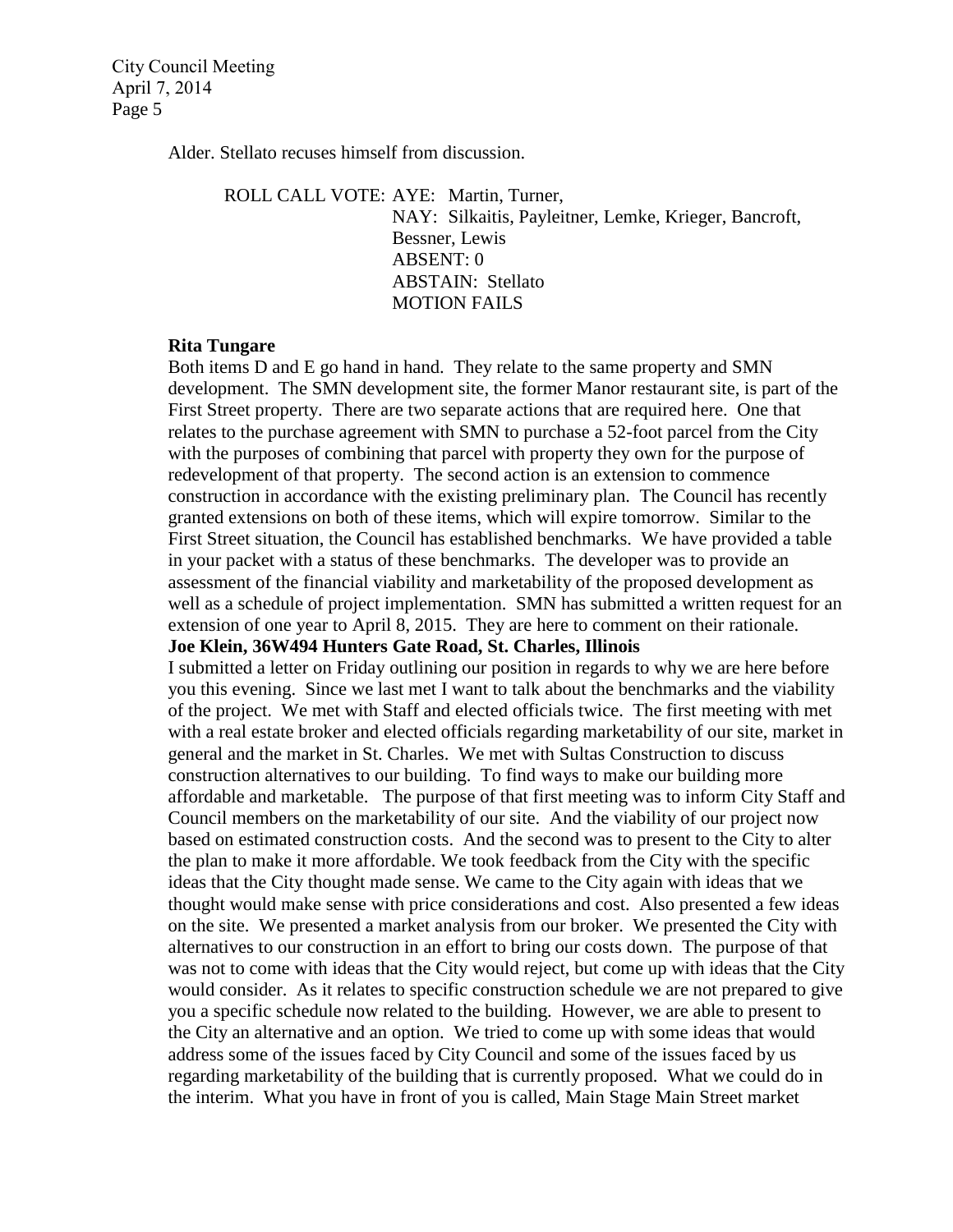> concept. What it is is an opportunity to develop the site temporarily until market conditions will change to allow for a viable development on the site. There are some real benefits to that project. It improves the visibility of the site. It focuses attention on the site and it ties First Street all the way down to Illinois. It creates traffic for existing First Street business and creates foot traffic for nearby businesses. It creates a commerce center at First Street and Main. It facilitates foot traffic to and from the river walk. It creates a public gathering space that is consistent with the intended use of the west plaza and the planned east plaza. A venue for private and public events. A venue that would promote community activity and events. It would promote First Street. This is a place you could bring a prospective tenant. Look at success of the small retail spaces. It could promote shows at the Arcada theatre and other local performance centers. It creates a transitional retail use for the site of what is now a vacant lot. It's a scaled down version of what we hoped to see at the beginning. It creates a transition time. It allows us to wait for market conditions to change. It allows us fill the vacancies that currently exist on First Street and in the community. SMN is prepared to do this this year. This plan has been vetted by the City, Fire, Police, Zoning and Planning. We would have to go back to those original meetings and see what has changed since then. We are prepared to do this today and could be done this year hopefully before festival season starts this year. It is something that is exciting and consistent with intended use of First Street. I think it gives us the opportunity to move forward and time to allow market conditions to change. Our site is a little different than other sites on First Street. And we need a little time for market conditions to change. No TIF money used to support our project. Not subject to an RDA agreement. There is no risk to the City to extend the contract to purchase the 52 feet. Even if you extend the contract, there is nothing stopping the City getting developers to promote or develop the site. I see no benefit in the City terminating that contract. We have worked closely and diligently with City Staff. We have worked hard to come up with alternatives to favorably promote development on First Street. Staff would tell you that we have had good discussions regarding First Street. We would like to ask for consent to move forward. To move forward we would require the extension that has been requested this evening.

# **Mayor Rogina**

There are several Council members present that were not Council members when this was presented previously. My point is very intriguing, I would like to advance to the Council that this idea should be further vetted through Staff. The question would be whether or not this proposal here would have an impact on points D and E on the agenda. I will look to legal staff to comment. The question would be whether Staff could vet this thing and bring it back to the Council at a future committee meeting.

#### **Attorney McGuirk**

This proposal is not on the agenda. It is not something that the Council can consider. The only thing on the agenda is whether or not to extend the contract for the 52 feet. The developer is saying this would have an impact on this in the future, it would have to go through the appropriate committees and staff would have to vet it.

### **Mayor Rogina**

Are there any questions? **Alder. Payleitner**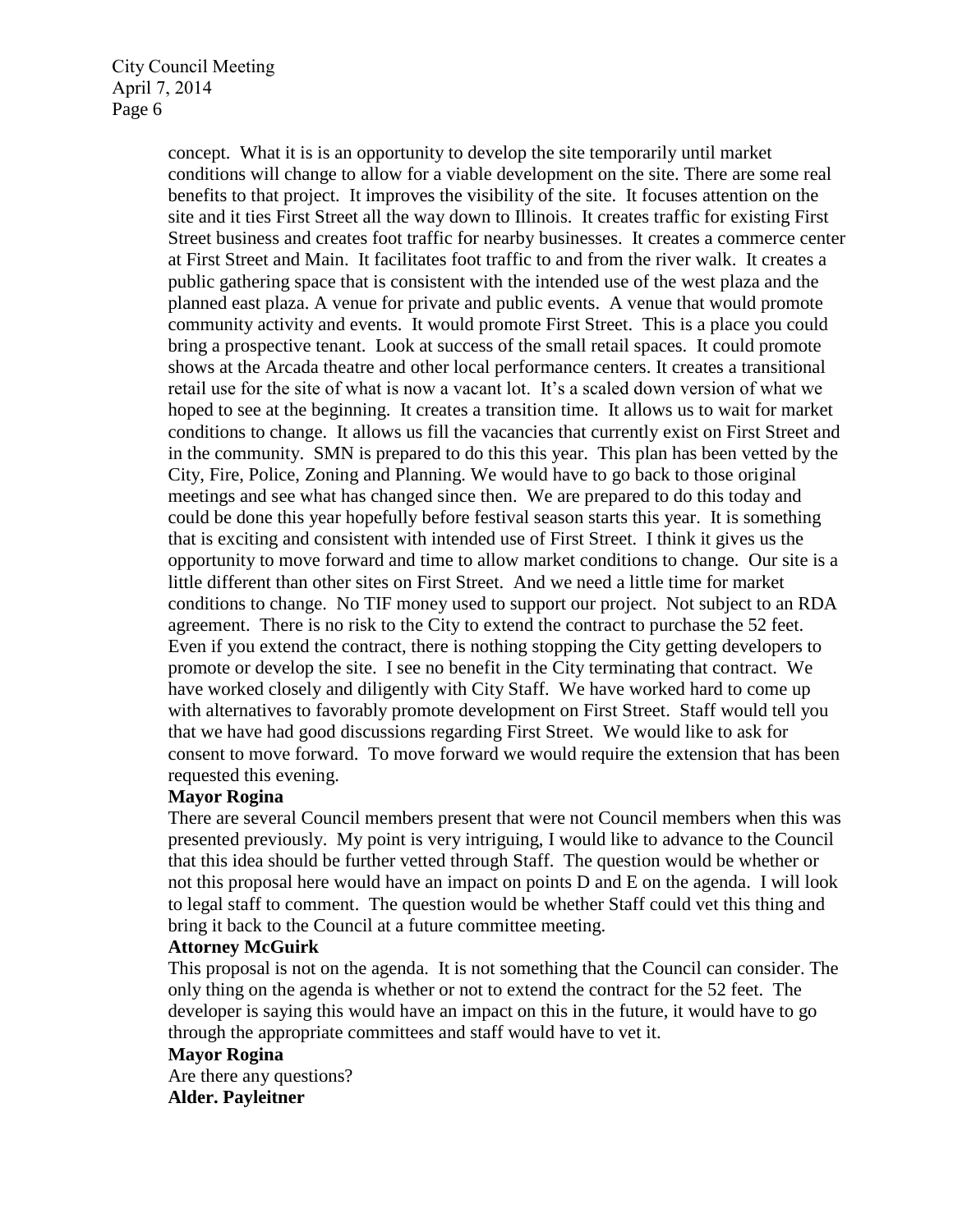> What are we looking for in a market change? Are we looking for construction costs to go down? Property values to go up? What are you looking for?

# **Mr. Klein**

Demand for office and retail space. It's apparent that the demand is down. This is depressing rents. And the amount of rent we can collect is related to income and how we can pay.

# **Alder. Payleitner**

Office space?

# **Mr. Klein**

Our building is approved for retail on the first floor and office on second through fourth. Both markets are depressed but office is particularly depressed at this time.

# **Alder. Lemke**

In terms in retail, what market are you referring to? Is it the market downtown oversupplied? Or are you saying over supplied throughout St. Charles or the tri-city area.

# **Mr. Klein**

I think the market is depressed in general. Statistics we got was that there is a 27% vacancy in St. Charles, which is consistent with the tri city area.

# **Alder. Turner**

If we do not grant their 52 feet, is there a time line that we have to inform SMN that we are not going to guarantee them this 52 feet?

# **Attorney McGuirk**

This contract is a little different. This contract states that if they don't meet the condition precedents in the contract, which they are asking to extend for a year, then either party can terminate. So we would have a right to terminate tomorrow.

# **Alder. Turner**

That doesn't stop them from coming back at any time or the Council from granting them that 52 feet in the future.

# **Attorney McGuirk**

At a later date, no.

# **Alder. Turner**

So if we discuss this concept at planning and development, we could say if you need that 52 feet for this concept, we could grant you that 52 feet.

# **Attorney McGuirk**

You can enter into any agreement you want at that point.

# **Alder. Turner**

How long would it take Mr. Klein to construct this?

**Mr. Klein** (consulting Morris McNally)

Two to three months once we got past the City approval process.

# **Alder. Martin**

I am intrigued by your concept here. On your project is first floor approved for retail exclusively?

# **Mr. Klein**

That is the only thing it is approved for.

# **Alder. Martin**

I support the extension.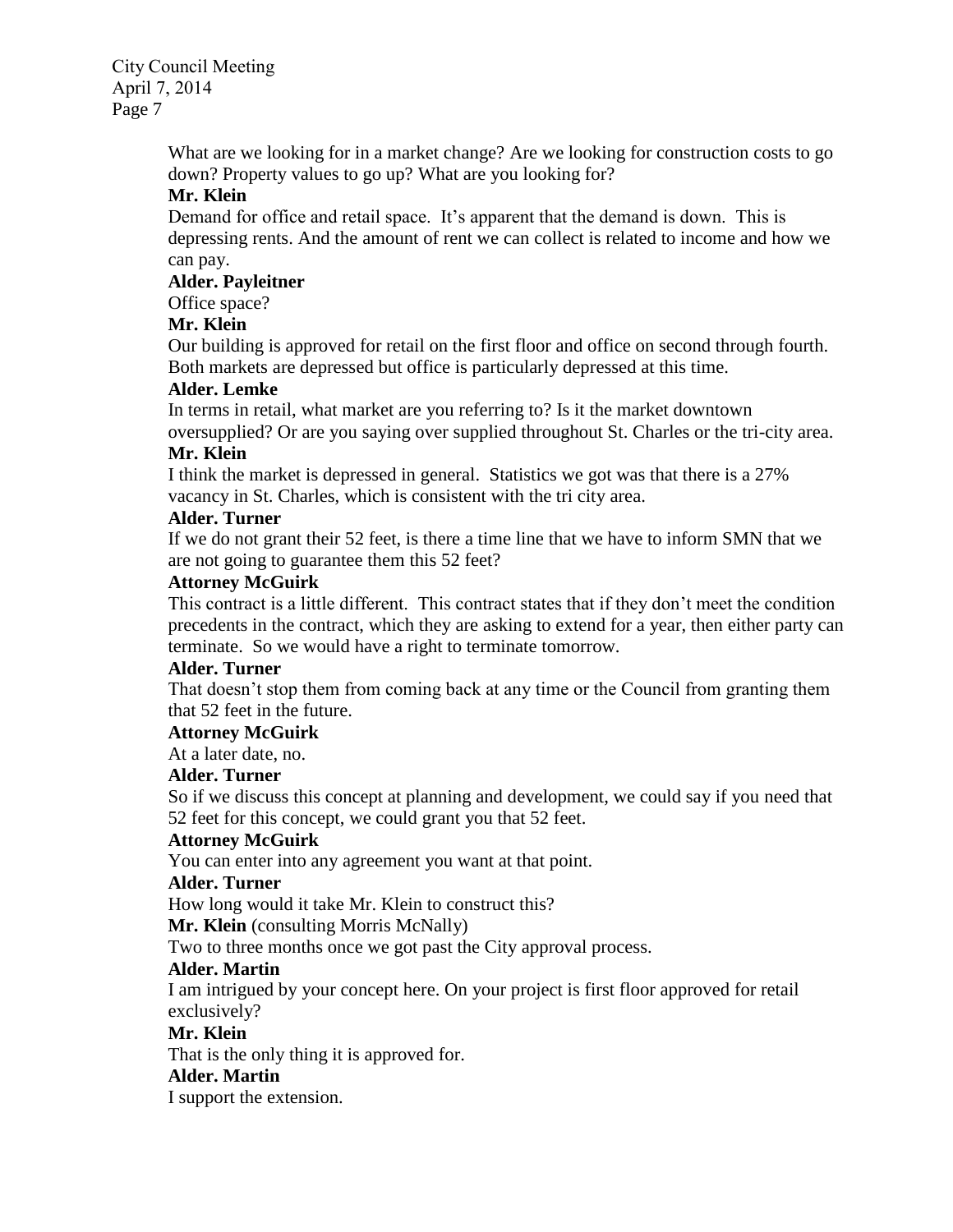### **Alder. Bessner**

In regards to the permanence, what kind of materials are we expected to see if this could go up in 2-3 months?

# **Mr. Klein**

The plan doesn't have a lot of construction if you look at it. Its façade work relative to the existing foundation. There is a stage and landscaping. Kiosks would commercial grade kiosks that you see at different types of venues. We would come to the City to get their approval.

#### **Alder. Bessner**

You expect this to be for a year, roughly.

#### **Mr. Klein**

It could be for a year or more depending on the market and how things go.

#### **Alder. Bessner**

I am intrigued by plan. My only concern there has been chatter by residents that think that first street should be a park. People assume it will be a park and residents who are against that. It would be a very expensive park. So my concern would be if it's temporary and you pull that up, that might cause a lot of angst.

### **Mr. Klein**

It is interesting you bring that up. We talked about that in our most recent meetings with the City. My reaction was that this an opportunity for the City to demonstrate to the community that you are taking some informed steps to get some development on First Street. I think that transparency would be important stating that it is not a permanent development. It's something transitional that would encourage future development on First Street. It's a way for developers to show potential tenants the foot traffic potential and retail commerce. I would envision as part of the signage as promotions of further development.

# **Alder. Lewis**

All of this is not to be discussed tonight?

# **Attorney McGuirk**

You can take it under consideration; it is not on the agenda.

#### **Alder. Lewis**

Is this something you would request anyway? If that 52 feet were not extended tonight, would you go forward with this?

# **Mr. Klein**

That puts a lot of things in question. The plan that you have anticipates that the 52 feet are part of the development of the stage and kiosks and areas for other things encompass that 52 feet. If the request for the contract for the 52 feet is terminated, that cuts the property in half and makes it difficult to do what we propose to do. I don't know if this contract, relative to that 52 feet prevents you from doing what you want to do. I don't know if there is anyone out there now who is ready, willing and able to step up and develop that on that site. If that contract is continues for a period of time, there is nothing that presents you from looking for some other developer and terminating that contract in the future. If you are not happy with what we do here, how we progress and develop with this project. Our intention is to get this done this year. But we have to have the 52 feet to do it. **Alder. Lewis**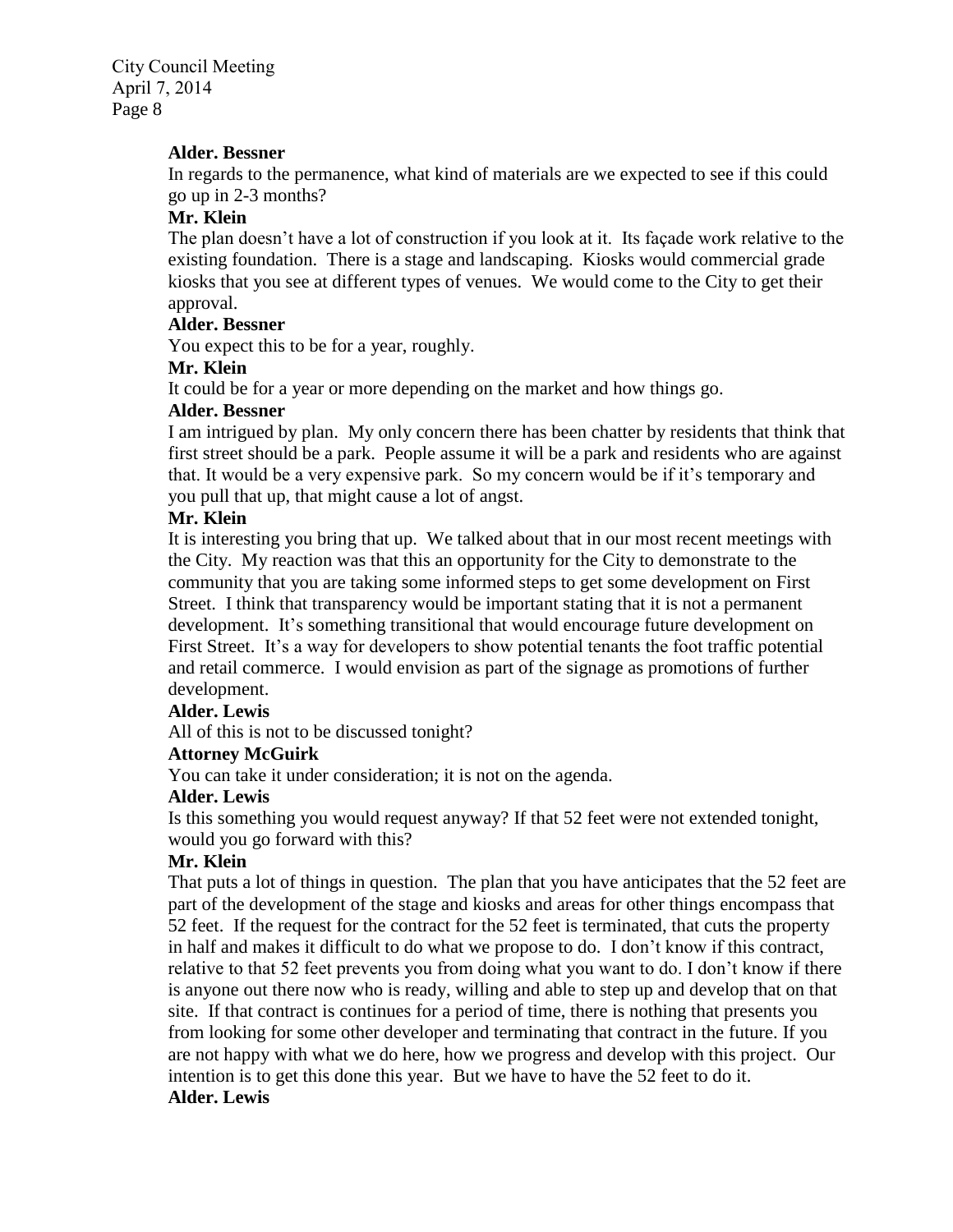#### Is that a no?

# **Mr. Klein**

I don't know. I don't know what that really means to be honest with you. I don't know what the City's intention is. I would have to come back to you in some sort of a meeting to say what do you intend with the 52 feet. Did you terminate the contract so I can come back and ask for it? Do you want me to continue? There would be a lot of questions.

# **Rita Tungare**

In relation to this separate proposal, if the Council decides not to extend the agreement, it could be moved to a license agreement. If the City owns that 52 feet, we could then enter into a license agreement to rent the use for that property.

# **Alder. Bancroft**

I am not sure I agree that we have all the options with this contract. I think there is a quelling effect, if there is a contract out there; it is very hard to get anyone else to look at a property. No one wants to spec the time when something isn't available. So I don't know if I agree with the comment that we are no better or worse position with the contract existing. Trying to sell something that is encumbered even with termination rights is not easy to do.

# **Mr. Klein**

I understand that in particular to residential properties. That is because of very tight time frames, 45-60 day window from contract to closing. That is not the case here. You can extend or shorten this contract for as long as you want to. Any developer that comes before you with any proposal isn't going to be ready to build in 30, 60, 90 or 120 days most likely. I don't think those tight time frames don't apply here. So the chilling effect might not be as much of an issue.

# **Alder. Bancroft**

The other question I have, the concept would exist for a year and is a temporary solution. What does you crystal ball say?

# **Mr. Klein**

I don't have a crystal ball. It would be foolish for me to try and predict for you what others **Alder. Bancroft**

Is your concept, would this remain in place and be maintained until development is ready? Is that the thought the process?

# **Mr. Klein**

Nothing happens independent of you. My thought is to move forward with this project in concert with the City. We would to continue to market the property, we would continue to market as currently proposed or from ongoing discussions with you. There would be constant touch points with you. Relative to how we are marketing the property. I still want to explore with you guys all those different options regarding the permanent development of that site. I don't think that process stops because this starts. This is a transitional piece. This is a piece that allows us to continue our conversations. Some things we have talked about, expanding the footprint, changing the façade, the construction materials, and all those things we have talked about. We have not fully vetted those because we haven't had time. As that process continues, stuff happens at the corner of First and Main and it's good stuff that is consistent with what we want to see. That's my vision of the process.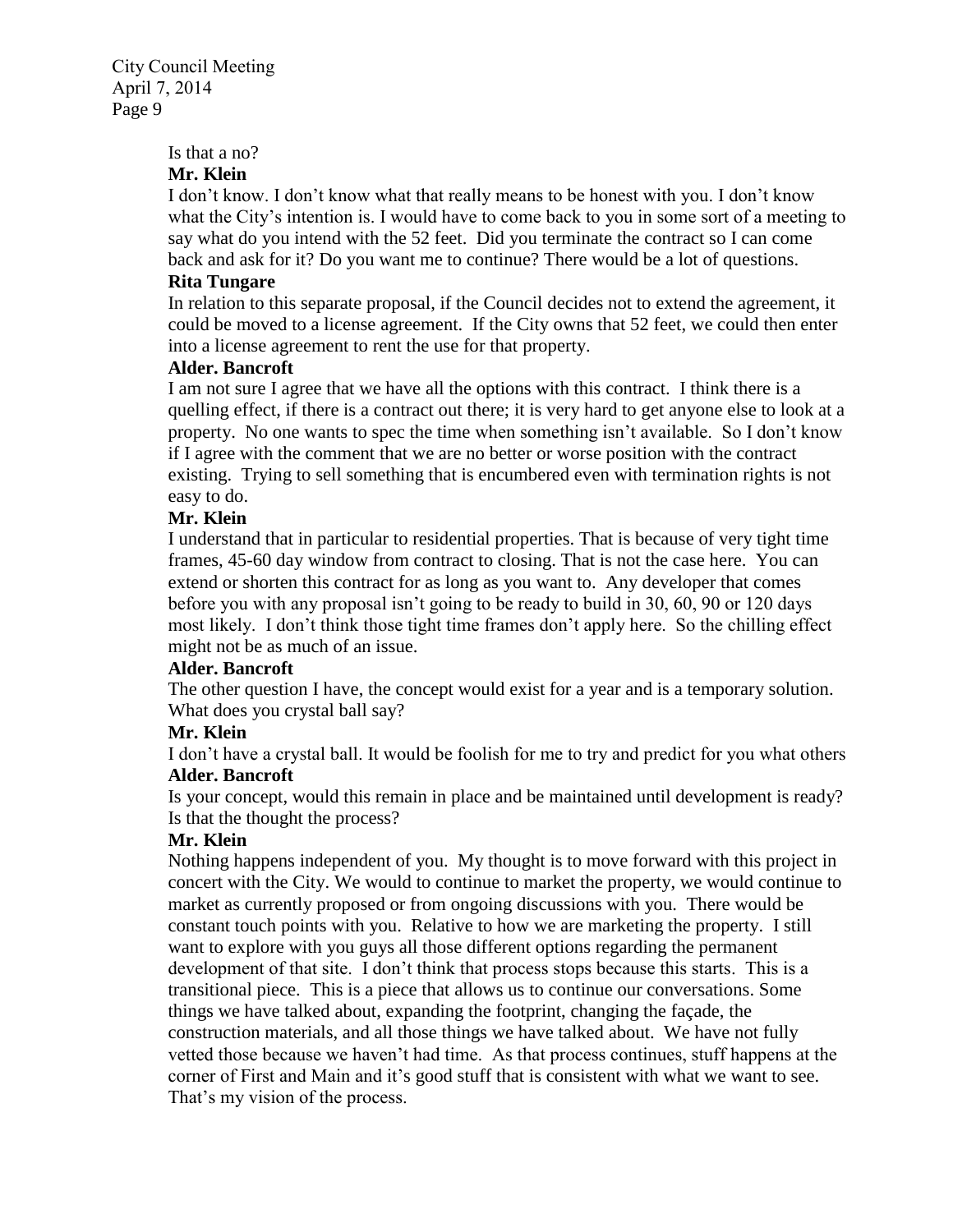### **Alder. Payleitner**

I too was at that meeting when you talked about the woes of the current market. Also you mentioned that when you last met with the City you presented eight new concepts, six new variations and two entirely different concepts that were received by Staff and Elected Officials.

### **Mr. Klein**

The last meeting, that you were not at, we discussed different building alternatives. It was construction materials and then we talked about flattening that west side and enclosing the southeast corner, we talked about cantilevering it. We presented some drawings at the last meeting that was done by our architect. Those were the six variations of the existing plan. Then we discussed this as one of the new ideas. Then we discussed a new idea of a onestory idea that was conceptual but not ready for much discussion this evening. It was another idea as we try to vet out what we want to do there. That process has to keep going.

#### **Alder. Payleitner**

Rita, with these new concepts, would that call for a new PUD or anything new? Or do they all seem comparable.

# **Mark Koenen**

At the last meeting, there were concepts presented. They require a new preliminary plan that would have to be vetted through the process. So we would have to go back through this process we are in right now. Generally extensions on the building in part of what we see today. There were totally new concepts presented. The real issue tonight is what are we going to do with the 52 foot land purchase agreement and what are we going to do with the preliminary plan and construction start date on the agenda for tonight. The other issue of the market square is an interesting concept. It may have an opportunity for us to consider in the future. I think that is something that should be vetted through the process to include a staff review or staff report that comes back to the City Council committee for conversation. Possibly along with either the concept to extend the purchase agreement or preliminary plan or it may be the another vehicle, maybe a license or a lease. How we move forward together as we wait for the economy to improve so we can build the building we want to build.

#### **Alder. Payleitner**

If we decide not to extend item 1E, does it matter, because we are going to start from scratch anyway?

#### **Mr. Koenen**

Yes, particularly if there is a new concept in development.

#### **Alder. Turner**

Is this motion capable of being tabled?

# **Attorney McGuirk**

You can table, but the date is the date. The agreement will still lapse.

E. Consideration of **a Resolution** Granting a Tenth Extension to Begin Construction Following Recording of the PUD Final Plat for the First Street Redevelopment PUD Phase III, Lots 1 and 2 (SMN Development LLC Development Site – Building 9).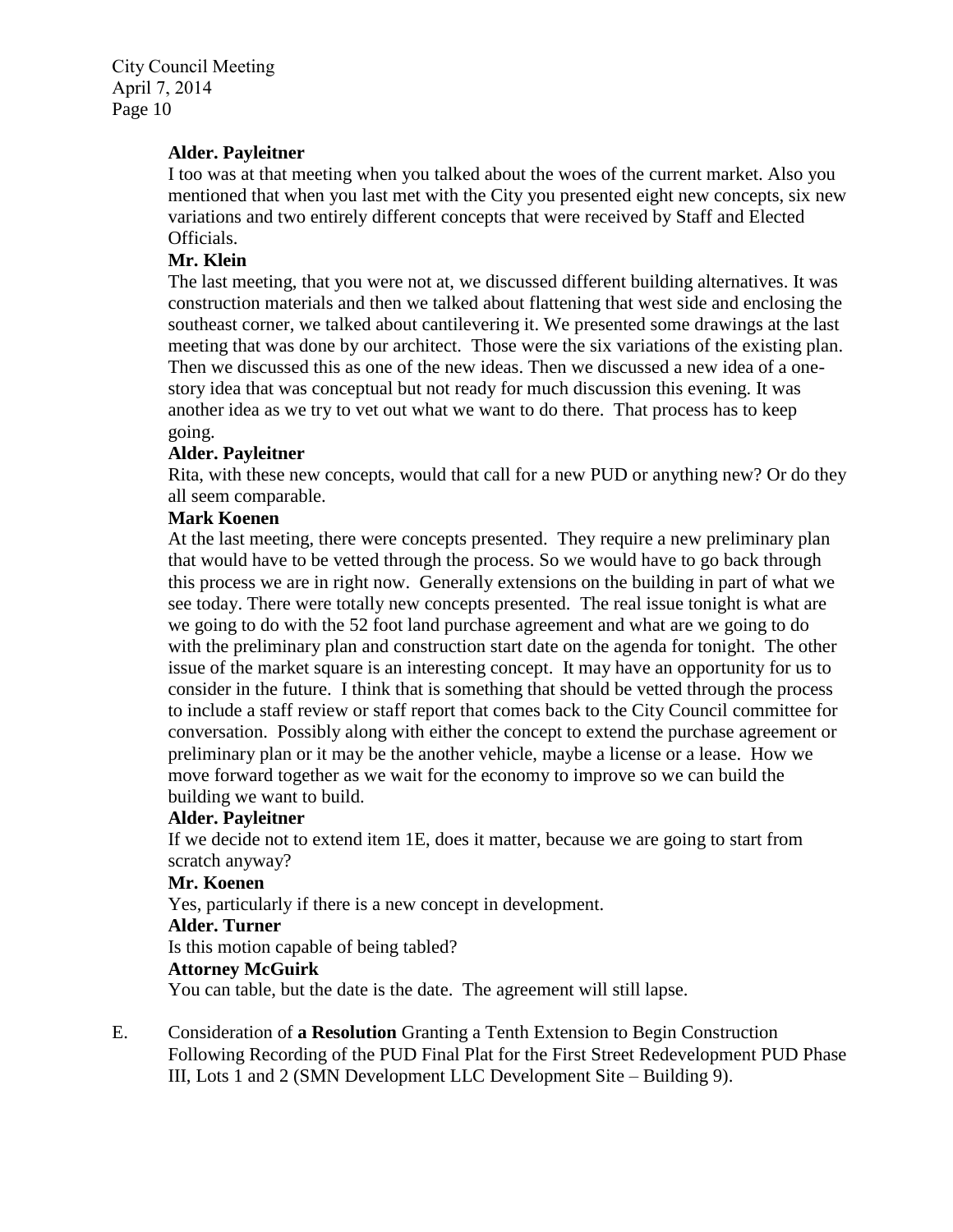Alder. Stellato recuses himself from discussion.

No motion – no vote – extension request will lapse.

# **Attorney McGuirk**

The agreement will lapse.

# **II. Committee Reports**

#### **A. Government Operations**

1. Motion by Turner, seconded by Silkaitis to approve a Class B (restaurant) liquor license for McNally's Irish Pub with a late night 2:00 a.m. permit to be located at 109 W Main Street. ROLL CALL VOTE: AYE: Silkaitis, Payleitner, Lemke, Turner,

Bancroft, Bessner, Lewis

NAY: Martin, Krieger ABSENT: 0 ABSTAIN: Stellato

# MOTION CARRIED

\*2. Motion by Martin, seconded by Krieger to waive the bid procedure and approve "Spot Buying" of transformers and switchgear on an as needed basis for FY2014/15. ROLL CALL VOTE:AYE: Stellato, Silkaitis, Payleitner, Lemke, Turner,

Bancroft, Martin, Krieger, Bessner, Lewis

NAY: 0 ABSENT: 0

MOTION CARRIED (Omnibus Vote)

\*3. Motion by Martin, seconded by Krieger to waive the bid procedure for FY2014/15 and approve ordering gasoline and diesel fuel (bio-diesel) per order on an as needed basis. ROLL CALL VOTE: AYE: Stellato, Silkaitis, Payleitner, Lemke, Turner,

Bancroft, Martin, Krieger, Bessner, Lewis

NAY: 0 ABSENT: 0

MOTION CARRIED (Omnibus Vote)

\*4. Motion by Martin, seconded by Krieger to waive the bid procedure and approve "Spot Buying" of aluminum and copper cable order on an as needed basis throughout FY2014/15. ROLL CALL VOTE: AYE: Stellato, Silkaitis, Payleitner, Lemke, Turner,

Bancroft, Martin, Krieger, Bessner, Lewis

NAY: 0 ABSENT: 0

MOTION CARRIED (Omnibus Vote)

\*5. Motion by Martin, seconded by Krieger to award FY2014/15 Hauling/Excavation bid to Koz Trucking, Inc., Medinah, at unit costs provided on the bid results.

ROLL CALL VOTE: AYE: Stellato, Silkaitis, Payleitner, Lemke, Turner,

Bancroft, Martin, Krieger, Bessner, Lewis

NAY: 0 ABSENT: 0

# MOTION CARRIED (Omnibus Vote)

 \*6. Motion by Martin, seconded by Krieger to award 2014/15 low bid to Koz Trucking, Inc. for two (2) base bid types of stone and gravel and eight (8) alternate types. ROLL CALL VOTE:AYE: Stellato, Silkaitis, Payleitner, Lemke, Turner,

Bancroft, Martin, Krieger, Bessner, Lewis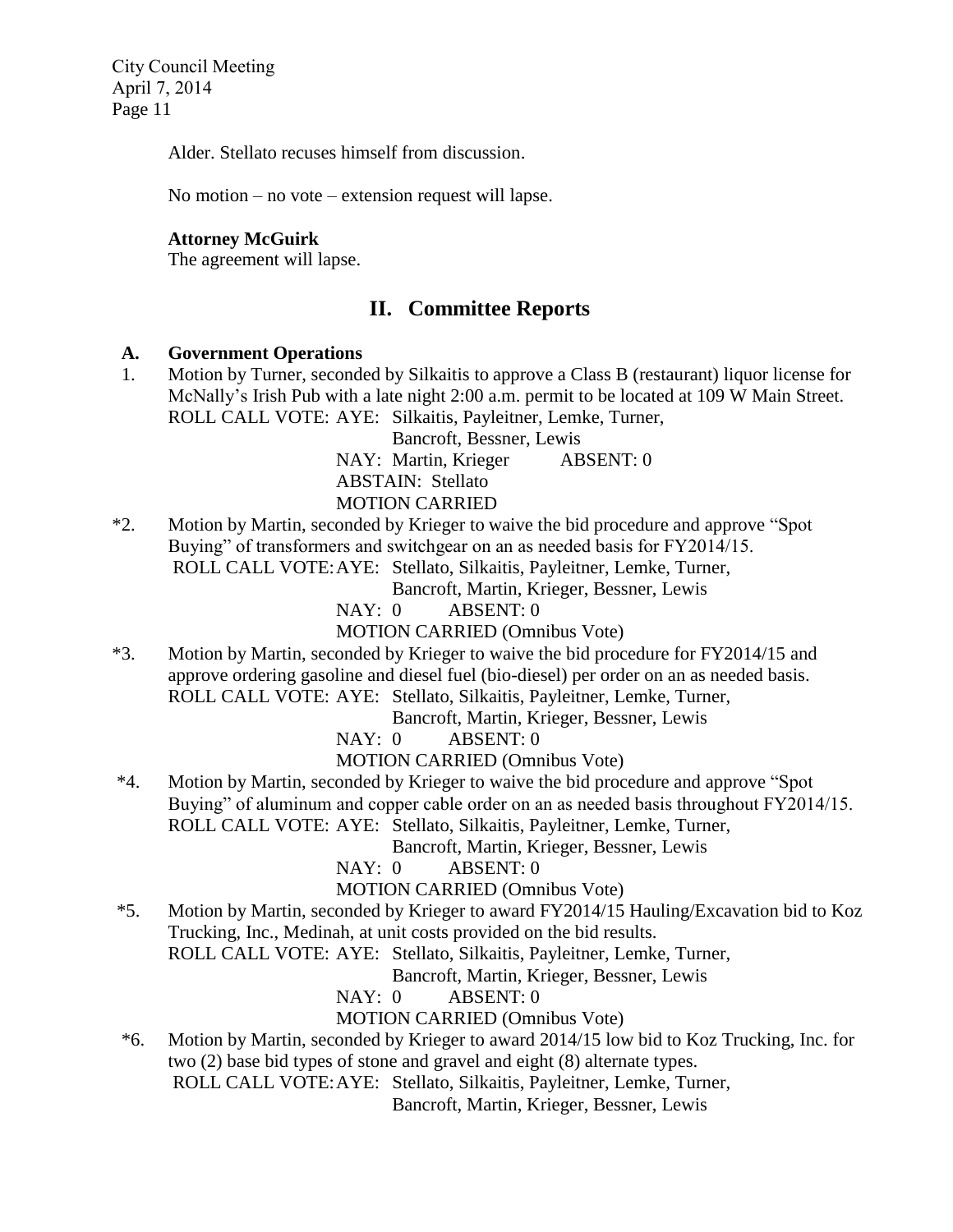# NAY: 0 ABSENT: 0 MOTION CARRIED (Omnibus Vote)

\*7. Motion by Martin, seconded by Krieger to approve an **Ordinance 2014-M-8** Reserving and Authorizing the Transfer of Volume Cap in Connection with Private Activity Bond Issues and Related Matters.

ROLL CALL VOTE:AYE: Stellato, Silkaitis, Payleitner, Lemke, Turner,

Bancroft, Martin, Krieger, Bessner, Lewis

# NAY: 0 ABSENT: 0

- MOTION CARRIED (Omnibus Vote)
- \*8. Motion by Martin, seconded by Krieger to approve a **Resolution 2014-12** to extend the Intergovernmental Agreement with the County of Kane for Animal Control Services for one year.

ROLL CALL VOTE: AYE: Stellato, Silkaitis, Payleitner, Lemke, Turner,

Bancroft, Martin, Krieger, Bessner, Lewis

# NAY: 0 ABSENT: 0

- MOTION CARRIED (Omnibus Vote)
- \*9. Motion by Martin, seconded by Krieger to accept and place on files minutes of the March 17, 2014 Government Operations Committee Meeting. ROLL CALL VOTE: AYE: Stellato, Silkaitis, Payleitner, Lemke, Turner,

Bancroft, Martin, Krieger, Bessner, Lewis

NAY: 0 ABSENT: 0

MOTION CARRIED (Omnibus Vote)

# **B. Government Services**

 \*1. Motion by Martin, seconded by Krieger to accept and place on file the Minutes of the February 24, 2014, Government Services Committee Meeting. ROLL CALL VOTE: AYE: Stellato, Silkaitis, Payleitner, Lemke, Turner,

Bancroft, Martin, Krieger, Bessner, Lewis

NAY: 0 ABSENT: 0

MOTION CARRIED (Omnibus Vote)

 \*2. Motion by Martin, seconded by Krieger to approve a **Resolution 2014-13** Authorizing the Mayor and City Clerk of the City of St. Charles to approve a Purchase Order to G&W for 35kV Switchgear for the Dunham Road Substation.

ROLL CALL VOTE: AYE: Stellato, Silkaitis, Payleitner, Lemke, Turner,

Bancroft, Martin, Krieger, Bessner, Lewis

NAY: 0 ABSENT: 0

MOTION CARRIED (Omnibus Vote)

 \*3. Motion by Martin, seconded by Krieger to approve a **Resolution 2014-14** Authorizing the Mayor and City Clerk of the City of St. Charles to execute a Contract for Construction Services for the South 19<sup>th</sup> Street Water Main Improvement Project.

ROLL CALL VOTE: AYE: Stellato, Silkaitis, Payleitner, Lemke, Turner,

Bancroft, Martin, Krieger, Bessner, Lewis

NAY: 0 ABSENT: 0

MOTION CARRIED (Omnibus Vote)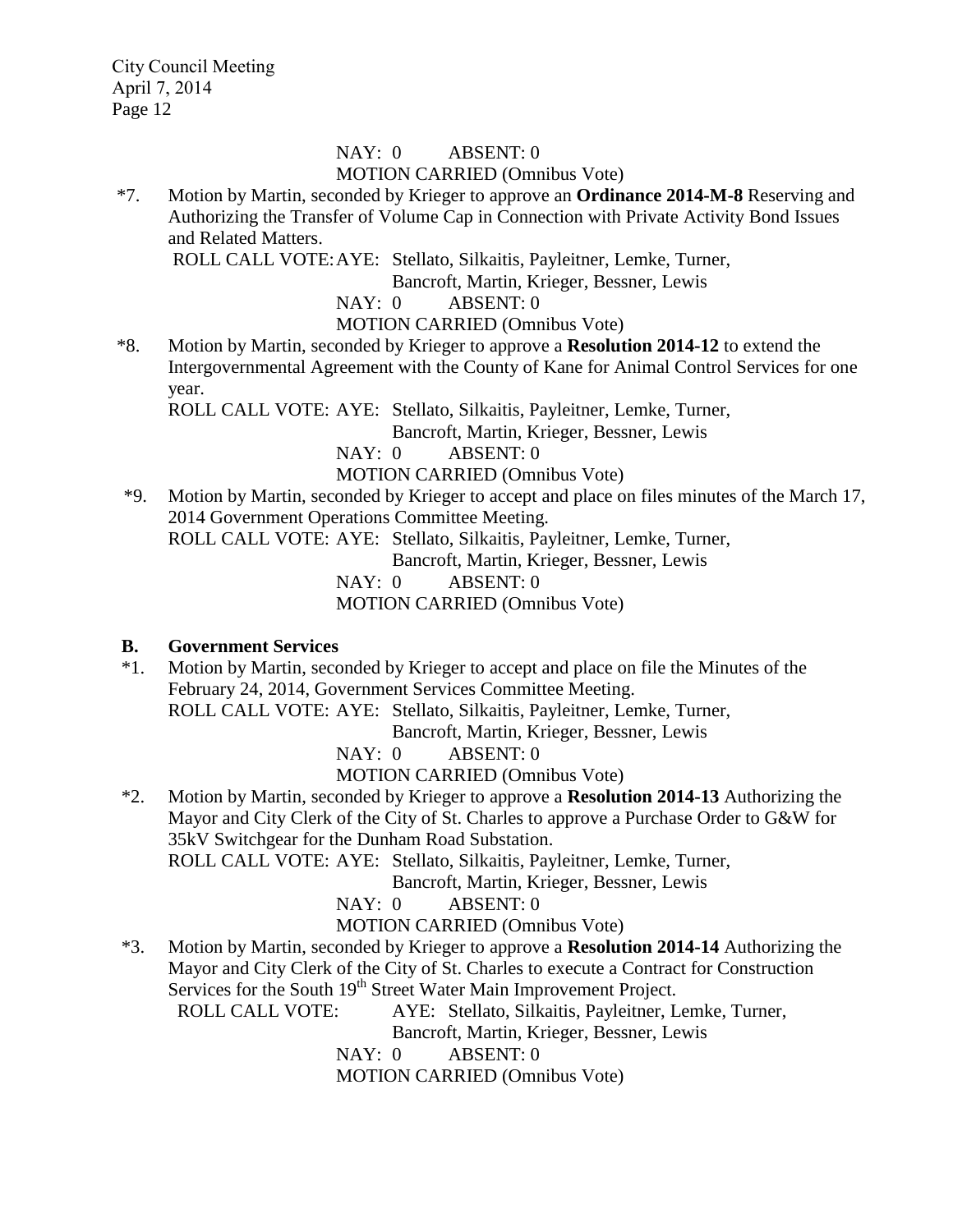\*4. Motion by Martin, seconded by Krieger to approve a **Resolution 2014-15** Authorizing the Director of Public Works to Execute Change Order No. 1 for the Tyler Road Drainage Improvement Project to Martam Construction, Inc.

ROLL CALL VOTE: AYE: Stellato, Silkaitis, Payleitner, Lemke, Turner,

Bancroft, Martin, Krieger, Bessner, Lewis

NAY: 0 ABSENT: 0

MOTION CARRIED (Omnibus Vote)

 \*5 Motion by Martin, seconded by Krieger to approve **a Resolution 2014-16** Authorizing the Mayor and City Clerk of the City of St. Charles to execute an Illinois Department of Transportation Resolution for the 2014 Motor Fuel Tax (MFT) Street Rehabilitation Project.

ROLL CALL VOTE: AYE: Stellato, Silkaitis, Payleitner, Lemke, Turner,

Bancroft, Martin, Krieger, Bessner, Lewis

NAY: 0 ABSENT: 0

MOTION CARRIED (Omnibus Vote)

 \*6. Motion by Martin, seconded by Krieger to waive the formal bid process, approve a budget addition and approve a **Resolution 2014-17** Authorizing the Mayor and City Clerk of the City of St. Charles to approve a Proposal from Layne Christensen Company for City Hall Well #3 Preventative Maintenance.

ROLL CALL VOTE:AYE: Stellato, Silkaitis, Payleitner, Lemke, Turner,

Bancroft, Martin, Krieger, Bessner, Lewis

NAY: 0 ABSENT: 0

MOTION CARRIED (Omnibus Vote)

\*7. Motion by Martin, seconded by Krieger to approve a **Resolution 2014-18** Authorizing the Mayor and City Clerk of the City of St. Charles to approve a Contract with Advanced Disposal for Spring Clean-Up on May 3, 2014 (east side) and May 17, 2014 (west side). ROLL CALL VOTE: AYE: Stellato, Silkaitis, Payleitner, Lemke, Turner,

Bancroft, Martin, Krieger, Bessner, Lewis

NAY: 0 ABSENT: 0

MOTION CARRIED (Omnibus Vote)

 \*8. Motion by Martin, seconded by Krieger to approve a Resolution 2014-1 of Tri-City Ambulance Service Board of Directors Authorizing the City of St. Charles as Lead Agency for Tri-City, to Include the Approved Operating Budget for the Period of May 1, 2014 through April 30, 2015 in the St. Charles Municipal Budget for and on Behalf of Tri-City Ambulance Service.

ROLL CALL VOTE:AYE: Stellato, Silkaitis, Payleitner, Lemke, Turner,

Bancroft, Martin, Krieger, Bessner, Lewis

NAY: 0 ABSENT: 0

MOTION CARRIED (Omnibus Vote)

\*9. Motion by Martin, seconded by Krieger to approve a Resolution 2014-2 of Tri-City Ambulance Service Board of Directors Authorizing the City of St. Charles, as Lead Agency for Tri-City, to Execute an Agreement between for Paramedic Services, for and on Behalf of Tri-City Ambulance Service.

ROLL CALL VOTE: AYE: Stellato, Silkaitis, Payleitner, Lemke, Turner, Bancroft, Martin, Krieger, Bessner, Lewis